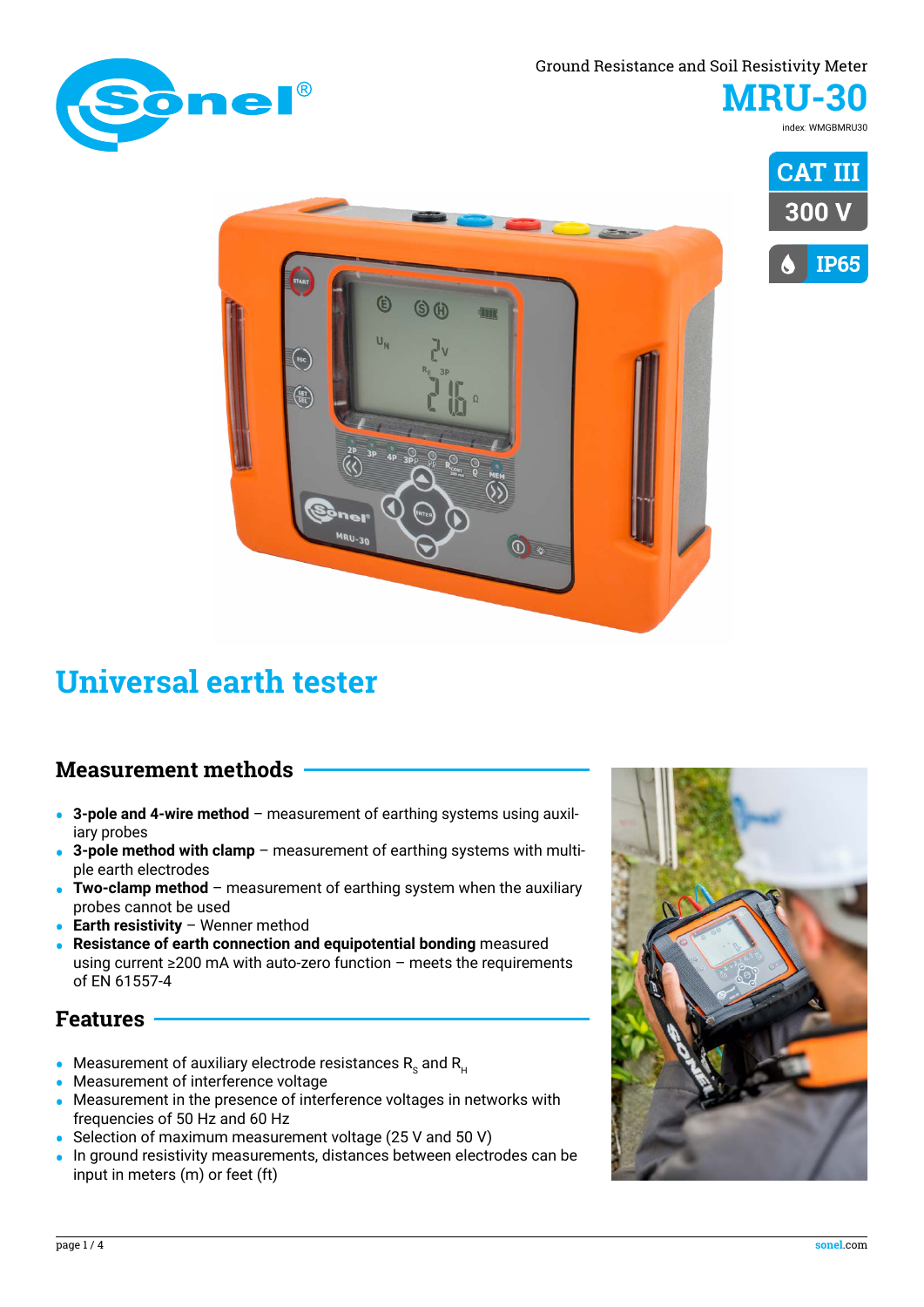

#### **Application**

The MRU-30 earth resistance meter is designed to measure single and multiple earthings using auxiliary electrodes and/or clamps. Moreover it is possible to measure ground resistivity (Wenner method) and verify the continuity of equipotential bondings and protective conductors.



### **Capabilities**

The meter provides the ability to make grounding tests with all kinds of the technical method. High immunity to interference allows it to be used even in difficult conditions in circuits with interfering currents. Simple and intuitive operation makes the measurements easier and faster. The meter has internal memory. The measurement results can be transmitted to a computer for data processing and preparation of documentation from the grounding tests.

# **Durable and practical casing**

Ergonomic, small and practical housing allows comfortable and easy operation. The meter is resistant to all weather conditions. IP65 ingress protection guarantees dustproof and resistance to water jets on each side. The battery is permanently built-in and can be charged from a PowerBank or car cigarette lighter.

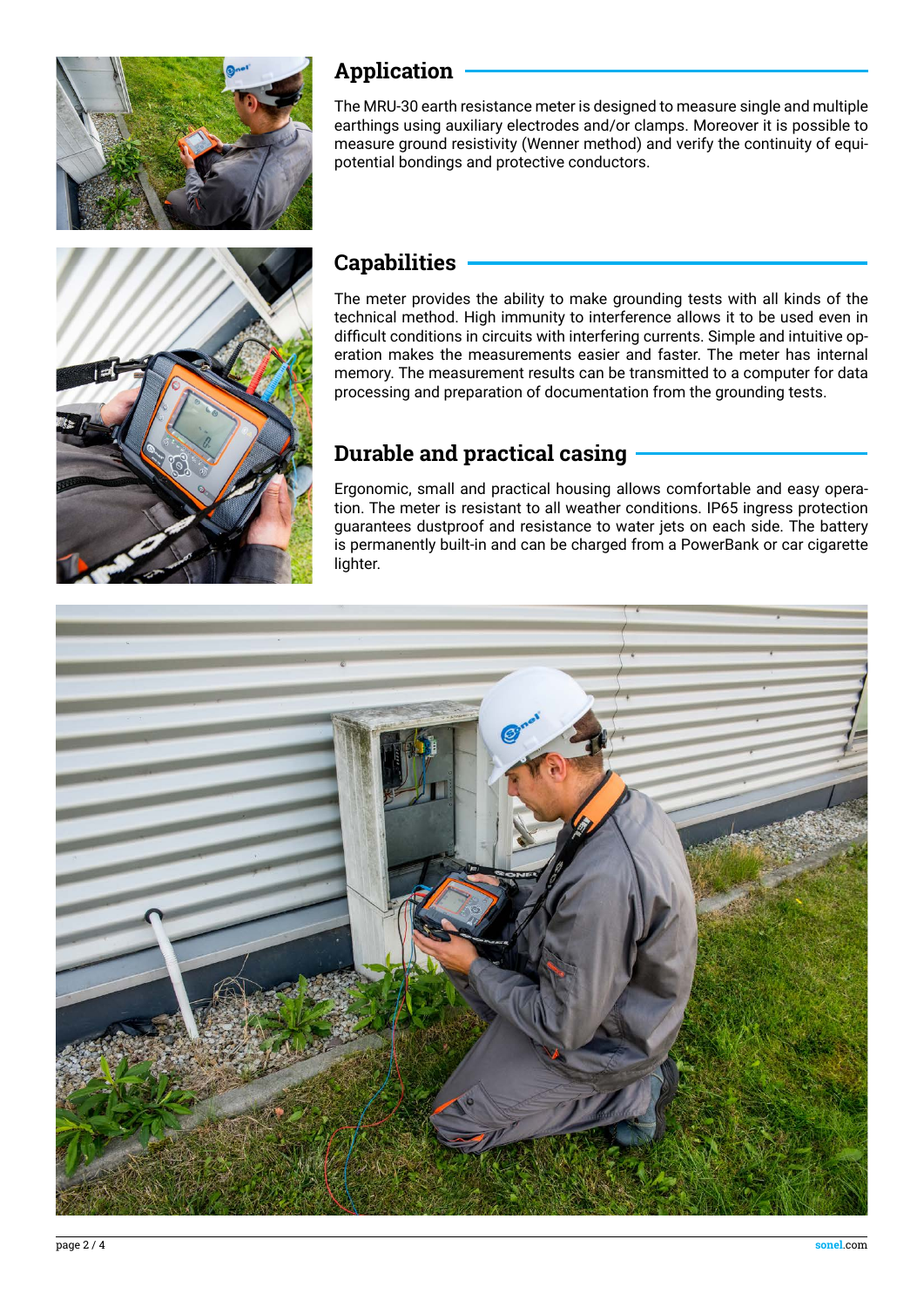# **Technical specification**

| <b>Measurement functions</b>                                                                           | <b>Measurement</b><br>range                       | <b>Display</b><br>range                 | <b>Resolution</b>    | Accuracy<br>$\pm$ (% m.v. + digits)                                                   |
|--------------------------------------------------------------------------------------------------------|---------------------------------------------------|-----------------------------------------|----------------------|---------------------------------------------------------------------------------------|
| Interference voltage                                                                                   | 0 V 100 V                                         | 0 V100 V                                | 1 <sub>V</sub>       | $\pm(5\% \text{ m.v.} + 2 \text{ digits})$                                            |
| <b>Resistance of earth connection</b><br>and equipotential bonding                                     | $0.13 \Omega$ 1999 $\Omega$<br>acc. to EN 61557-4 | $0.00 \Omega$ 1999 $\Omega$             | from $0.01 \Omega$   | $\pm$ (2% m.v. + 3 digits)                                                            |
| <b>Earth resistance</b>                                                                                |                                                   |                                         |                      |                                                                                       |
| 2-pole method                                                                                          | $0.00 \Omega$ 9999 $\Omega$                       | $0.00 \Omega$ 9999 $\Omega$             | from $0.01$ $\Omega$ | from $\pm$ (3% m.v. + 3 digits)                                                       |
| 3-pole and 4-wire method                                                                               | $0.53 \Omega$ 9999 $\Omega$<br>acc. to EN 61557-5 | $0.00 \Omega$ 9999 $\Omega$             | from $0.01 \Omega$   | from $\pm$ (3% m.v. + 3 digits)                                                       |
| 3-pole + clamp method                                                                                  | $0.00 \Omega$ 9999 $\Omega$                       | $0.00 \Omega$ 9999 $\Omega$             | from $0.01 \Omega$   | from $\pm$ (3% m.v. + 3 digits)                                                       |
| two-clamp method                                                                                       | $0.00 \Omega$ 99.9 $\Omega$                       | $0.00 \Omega$ 99.9 $\Omega$             | from $0.01 \Omega$   | from $\pm(10\% \text{ m.v.} + 8 \text{ digits})$                                      |
| auxiliary electrodes resistance                                                                        | 0 Ω…19.9 kΩ                                       | $0\Omega$ 19.9 k $\Omega$               | from $1 \Omega$      | $\pm (5\% (R_{F} + R_{H} + R_{S}) + 8$ digits)                                        |
| <b>Earth resistivity</b>                                                                               | $0.00 \Omega$ m999 k $\Omega$ m                   | $0.00 \Omega$ m999 k $\Omega$ m         | from $0.1 \Omega$ m  | Depends on the accuracy of the<br>$R_F$ 4p measurement, but not less<br>than ±1 digit |
| Leakage current                                                                                        | $0.0$ mA $$ 5.00 A                                | $0.0$ mA $$ 5.00 A                      | from 0.1 mA          | from $\pm(5\% \text{ m.v.} + 5 \text{ digits})$                                       |
| <b>Safety and work conditions</b>                                                                      |                                                   |                                         |                      |                                                                                       |
| Measuring category according to EN 61010                                                               |                                                   | III 300 V                               |                      |                                                                                       |
| <b>Ingress protection</b>                                                                              |                                                   | <b>IP65</b>                             |                      |                                                                                       |
| Type of insulation according to EN 61010-1 and IEC 61557                                               |                                                   | double                                  |                      |                                                                                       |
| <b>Dimensions</b>                                                                                      |                                                   | 200 x 150 x 73 mm<br>7.9" x 5.9" x 2.9" |                      |                                                                                       |
| Weight                                                                                                 |                                                   | ca. 1.14 kg<br>ca. 2.5 lbs              |                      |                                                                                       |
| <b>Operating temperature</b>                                                                           |                                                   | $-10+50^{\circ}C$<br>14122°F            |                      |                                                                                       |
| <b>Storage temperature</b>                                                                             |                                                   | $-20+60°C$                              |                      |                                                                                       |
| $-2+140$ °F<br><b>Humidity</b><br>2090%                                                                |                                                   |                                         |                      |                                                                                       |
| $23 \pm 2^{\circ}$ C                                                                                   |                                                   |                                         |                      |                                                                                       |
| <b>Nominal temperature</b>                                                                             | 73.4°F ± 3.6°F                                    |                                         |                      |                                                                                       |
| <b>Reference humidity</b>                                                                              |                                                   | 40%60%                                  |                      |                                                                                       |
| <b>Memory and communication</b>                                                                        |                                                   |                                         |                      |                                                                                       |
| Memory of measurement results                                                                          |                                                   | 990 results                             |                      |                                                                                       |
| <b>Data transmission</b>                                                                               |                                                   | <b>USB 2.0</b>                          |                      |                                                                                       |
| <b>Other information</b>                                                                               |                                                   |                                         |                      |                                                                                       |
| Quality standard - development, design and production                                                  |                                                   | ISO 9001                                |                      |                                                                                       |
| The product meets the EMC (emission for industrial environment)<br>requirements according to standards |                                                   | EN 61326-1<br>EN 61326-2-2              |                      |                                                                                       |